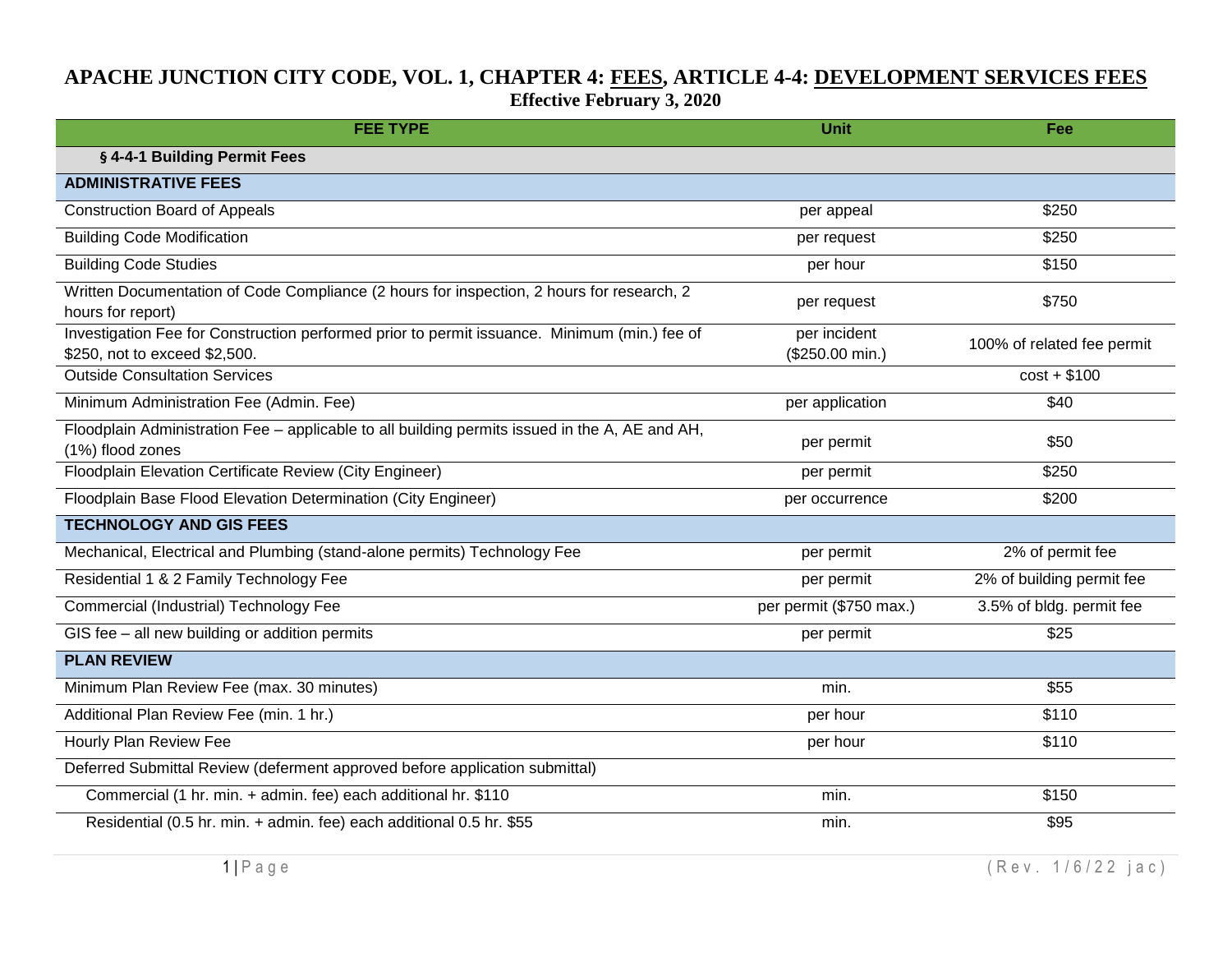| <b>PLAN REVIEW - continued</b>                                                                              | <b>Unit</b>              | Fee                |
|-------------------------------------------------------------------------------------------------------------|--------------------------|--------------------|
| Commercial Plan Revision after permit issuance (min. 1 hr. + admin. fee) Each add. hr. \$110                | min.                     | \$150              |
| Residential Plan Revision after issuance (min. 0.5 hr. + admin. fee) Each additional 0.5 hr. at<br>\$55     | min.                     | \$95               |
| Permit Revision (change contractor, owner, etc.) min. 1 hr.                                                 | per hour                 | \$40               |
| <b>Permit Cancellation</b>                                                                                  | each                     | \$40               |
| Replication of Plans (when approved by Registered Design Professional "RDP") plus cost                      | each set                 | $\overline{$40}$   |
| Stamping of additional sets (after 2)                                                                       | each set                 | \$50               |
| <b>INSPECTION</b>                                                                                           |                          |                    |
| Inspections (Insp.) - Fridays (1.5 hr. min.; scheduled by Tues. prior)                                      | per hour                 | \$90               |
| Inspections - Weekends (Fri., Sat., Sun. 3 hr. min.; Holidays 4 hr. min.)                                   | per hour                 | \$90               |
| Inspections - Outside Office Hours Mon-Thurs. (1.5 hr. min.)                                                | per hour                 | \$90               |
| Reinspection - Same day (max. of 1) mandatory fee                                                           | per inspection           | \$90               |
| Reinspection - next day (inspector discretion)                                                              | per inspection           | $\overline{$75}$   |
| Miscellaneous Inspection (includes courtesy inspections)                                                    | per hour                 | \$90               |
| <b>OCCUPANCY</b>                                                                                            |                          |                    |
| Certificate of Installation - Manufactured Home (replacement, or requested more than 8 days<br>after final) | per request              | \$40               |
| Certificate of Completion - Residential (replacement, or requested more than 8 days after final)            | per request              | \$40               |
| Certificate of Completion - Commercial Shell (replacement, or requested more than 8 days<br>after final)    | per request              | \$80               |
| Certificate of Occupancy - New Commercial (replacement, or requested more than 8 days<br>after final)       | per request              | \$100              |
| Certificate of Occupancy - Tenant Improvement (replacement, or requested more than 8 days<br>after final)   | per request              | \$80               |
| Change of Occupancy (no work proposed or required)                                                          | per request              | \$150              |
| Temporary Certificate of Occupancy (maximum 30 days; no more than 2 renewals)                               | per request              | \$200              |
| ONE AND TWO FAMILY RESIDENTIAL                                                                              |                          |                    |
| New Residential 1 & 2 Family (1 story - per square foot (sq. ft.) under roof)                               | per sq. ft. (\$850 min.) | \$1.20             |
| Each Additional Story and/or basement                                                                       | per sq. ft.              | \$1.05             |
| Occupied Roof                                                                                               | per sq. ft.              | $\overline{$}0.80$ |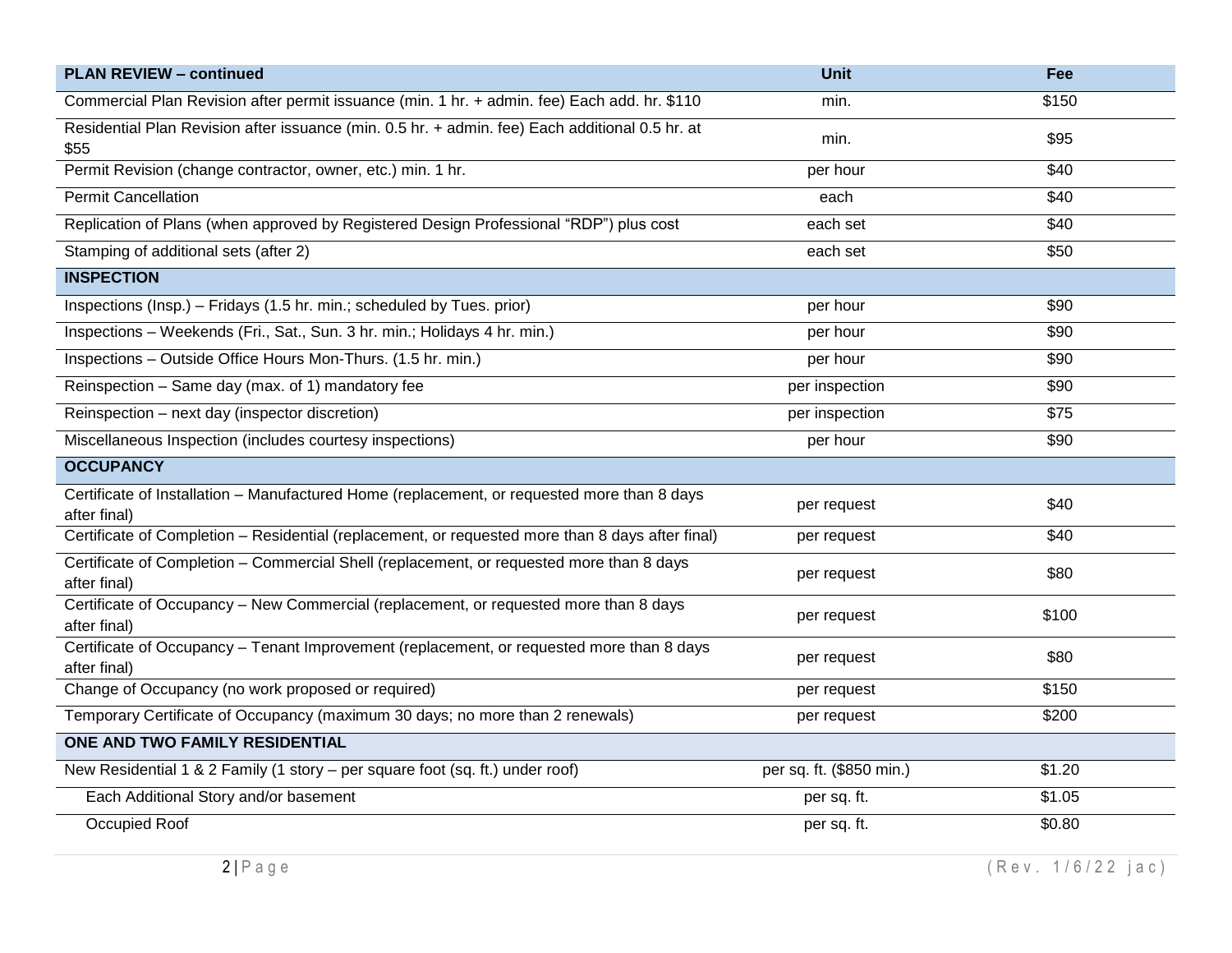| <b>ONE AND TWO FAMILY RESIDENTIAL - continued</b>                                                                       | <b>Unit</b>                                                  | Fee               |
|-------------------------------------------------------------------------------------------------------------------------|--------------------------------------------------------------|-------------------|
| Approved Master Plan related permit                                                                                     | new residential 1 & 2 family building permit fee x 80% (.80) |                   |
| Residential Addition - 1 to 3 stories each floor                                                                        | per sq. ft. (\$425 min.)                                     | \$1.05            |
| Residential Addition - add additional story above existing                                                              | per sq. ft. (\$535 min.)                                     | \$1.20            |
| Res. Accessory Dwelling (Guest House)                                                                                   | per sq. ft. (\$475 min.)                                     | \$1.20            |
| Each Additional Story and/or basement                                                                                   | per sq. ft.                                                  | \$1.05            |
| Occupied Roof                                                                                                           | per sq. ft.                                                  | \$0.80            |
| <b>Residential Interior Remodel</b>                                                                                     | per sq. ft. (\$145 min.)                                     | \$0.60            |
| Residential Convert carport or garage to living space (habitable)                                                       | per sq. ft. (\$195 min.)                                     | \$0.75            |
| Patio Cover/Arizona Room - unconditioned (65% glass)                                                                    | per sq. ft. (\$280 min.)                                     | \$0.95            |
| Patio/Porch Roof Only attached to 1-2 family dwelling (no walls)                                                        | per sq. ft. (\$240 min.)                                     | \$0.80            |
| Residential Accessory - unenclosed (ramada, carport)                                                                    | per sq. ft. (\$280 min.)                                     | \$0.85            |
| Res. Accessory – enclosed 241 sq. ft. or larger (detached garage/other)                                                 | per sq. ft. (\$425 min.)                                     | \$1.00            |
| Accessory structure (over 120 sq. ft. less than 241 sq. ft.)(no MEP)(2 insp.)                                           | flat                                                         | \$190             |
| Accessory structure (over 120 sq. ft. less than 241 sq. ft.)(with any MEP)(3 insp.)                                     | flat                                                         | \$240             |
| Residential Swimming Pool/Spa - in ground                                                                               | per sq. ft. of max. width x<br>max. length (\$300 min.)      | \$0.90            |
| Residential Swimming Pool - above ground; pre-fabricated spas (1 insp.)                                                 | flat                                                         | $\overline{$}100$ |
| Residential Spa - in ground (2 insp.)                                                                                   | flat                                                         | \$250             |
| Residential Roof replacement (1 insp.)                                                                                  | flat                                                         | \$90              |
| Residential Building Relocation - new foundation                                                                        | per sq. ft. (\$450 min.)                                     | \$0.30            |
| Residential Exterior Stucco - not originally stucco (2 insp.)                                                           | flat                                                         | \$200             |
| Residential Window Replacement (1 insp.)                                                                                | flat                                                         | \$150             |
| PARK MODELS - (RV's not designed for constant movement)                                                                 |                                                              |                   |
| Park Model Set – permanent connections includes up to 480 sq. ft. of attached awning (HVAC<br>requires separate permit) | flat (per unit)                                              | \$300             |
| Park Model - patio cover/Arizona room - unconditioned                                                                   | per sq. ft. (\$280 min.)                                     | \$0.95            |
| Park Model Addition - conditioned (no kitchen allowed)                                                                  | per sq. ft. (\$425 min.)                                     | \$1.05            |
| Park Model - Awning                                                                                                     | per sq. ft. (\$240 min.)                                     | \$0.80            |
| Park Model convert storage shed to laundry                                                                              | flat (per space/lot)                                         | \$140             |
| $3 P$ age                                                                                                               |                                                              | (Rev. 1/6/22 jac) |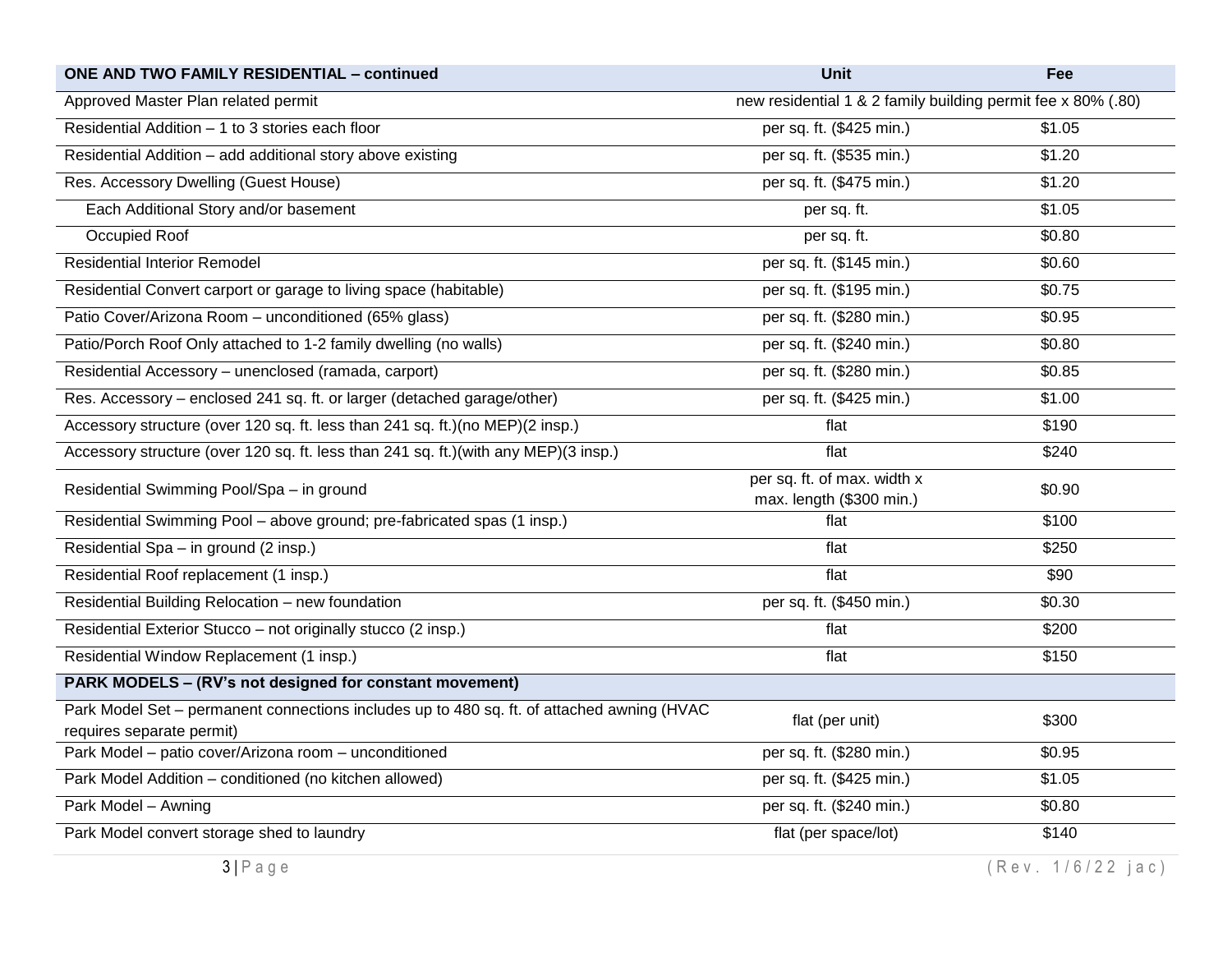| PARK MODELS - (RV's not designed for constant movement) - continued                                                                                                                                                                                                                 | <b>Unit</b>                                                                                  | Fee            |
|-------------------------------------------------------------------------------------------------------------------------------------------------------------------------------------------------------------------------------------------------------------------------------------|----------------------------------------------------------------------------------------------|----------------|
| Park Model Remodel                                                                                                                                                                                                                                                                  | not allowed                                                                                  |                |
| <b>Park Model Exterior Stucco</b>                                                                                                                                                                                                                                                   | not allowed                                                                                  |                |
| <b>MANUFACTURED HOME/FACTORY BUILT BUILDINGS</b>                                                                                                                                                                                                                                    |                                                                                              |                |
| Manufactured Home (MH) Set<br>(includes 3 inspections; additional inspections \$120)                                                                                                                                                                                                | fee based on State of AZ<br>Department of Housing Fee<br>Schedule for current fiscal<br>year | \$360          |
| MH A/C Installation                                                                                                                                                                                                                                                                 | (see Mechanical)                                                                             | $\blacksquare$ |
| MH, FBB residential, Zoning Review Fee                                                                                                                                                                                                                                              | each MH, FBB res.                                                                            | \$55           |
| MH Awning (not part of original set permit)                                                                                                                                                                                                                                         | per sq. ft. (\$240 min.)                                                                     | \$0.80         |
| MH - Addition to - see Residential Addition                                                                                                                                                                                                                                         |                                                                                              | $\blacksquare$ |
| MH Remodeling, Repair - see Residential Interior Remodel                                                                                                                                                                                                                            |                                                                                              |                |
| Factory Built Building (FBB) Residential Set<br>(includes 3 inspections; additional inspections \$120)                                                                                                                                                                              | fee based on State of AZ<br>Department of Housing Fee<br>Schedule for current fiscal<br>year | \$450          |
| FBB Commercial Set per linear foot (LF) per story<br>(includes 3 inspections; additional inspections \$120)                                                                                                                                                                         | fee based on State of AZ<br>Department of Housing Fee<br>Schedule for current fiscal<br>year | \$4.50         |
| Zoning Review for a FBB commercial building (min. 1 hr.)                                                                                                                                                                                                                            | per hr.                                                                                      | \$110          |
| Temporary Sales Trailer Set (3 insp.)                                                                                                                                                                                                                                               | flat                                                                                         | \$360          |
| Temporary Sales Trailer Zoning Review fee                                                                                                                                                                                                                                           | flat                                                                                         | \$55           |
| MH Exterior Stucco (engineering is required) (3 insp.)                                                                                                                                                                                                                              | flat                                                                                         | \$500          |
| <b>COMMERCIAL (INDUSTRIAL)</b>                                                                                                                                                                                                                                                      |                                                                                              |                |
| Valuation (val.) for Commercial construction to be determined per the August 2018 ICC Building Valuation Table. Using the corresponding valuation determined<br>based on the proposed occupancy and type of construction multiplied by the square footage of each floor under roof. |                                                                                              |                |
| New Commercial Building                                                                                                                                                                                                                                                             | total val. (\$300 min.)                                                                      | 1.20%          |
| <b>Commercial Building Shell Only</b>                                                                                                                                                                                                                                               | 80% of total val. (\$300 min.)                                                               | 1.20%          |
| Commercial Building Foundation only (not deducted from building permit fee)                                                                                                                                                                                                         | 15% of total val. (\$300 min.)                                                               | 1.20%          |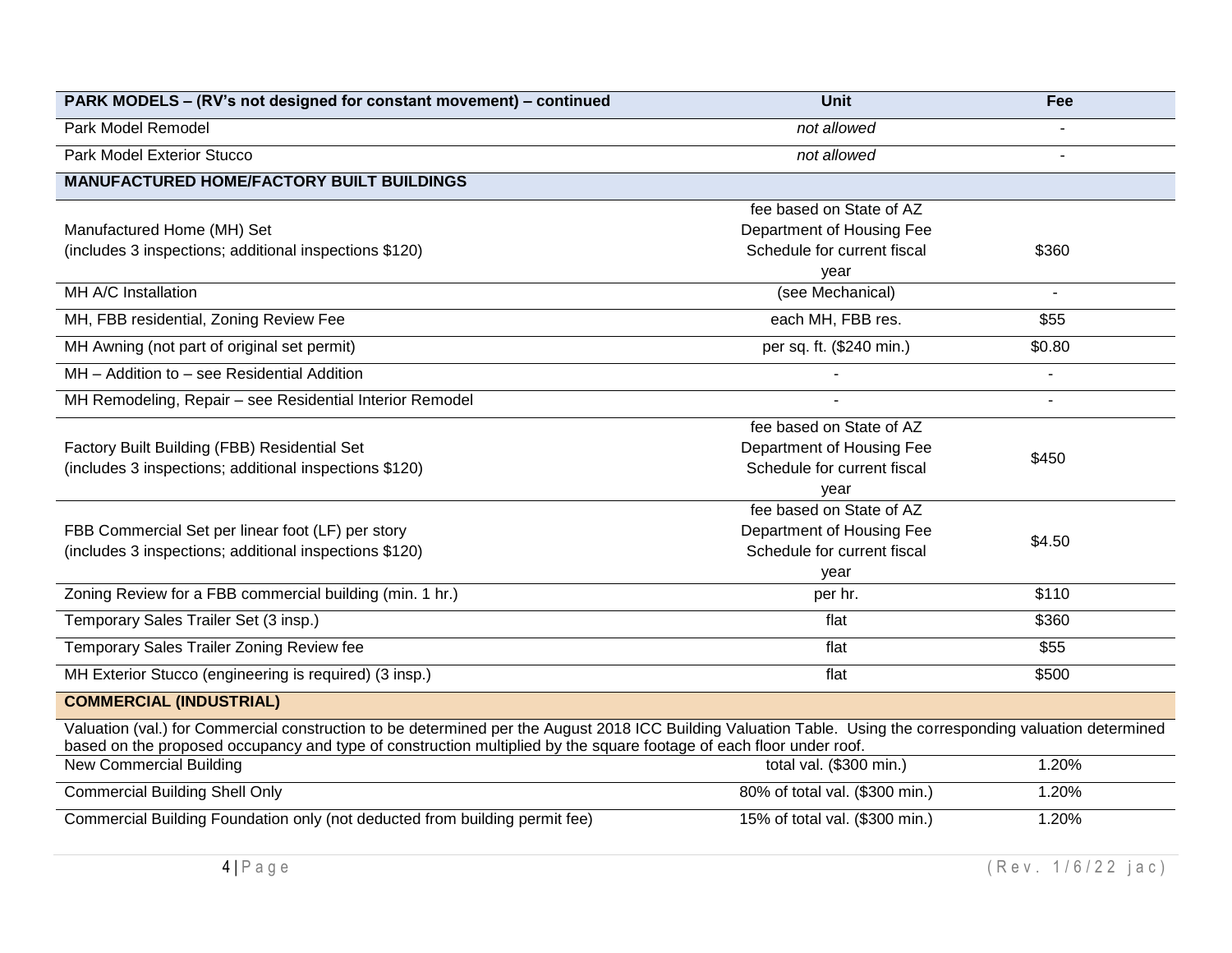| <b>COMMERCIAL (INDUSTRIAL) - continued</b>                                                                                         | <b>Unit</b>                                              | Fee     |
|------------------------------------------------------------------------------------------------------------------------------------|----------------------------------------------------------|---------|
| Tenant Improvement (TI) - Vanilla/Minor work                                                                                       | 10% of total val. (\$225 min.)                           | 1.20%   |
| Tenant Improvement/Shell Buildout (TI)                                                                                             | 25% of total val. (\$300 min.)                           | 1.20%   |
| Commercial Roof Replacement (use 10% of occupancy "U", Type VB for val.                                                            | total val. (\$225 min.)                                  | 1.00%   |
| Commercial Remodel - Interior                                                                                                      | 20% of total val.                                        | 1.00%   |
| <b>Commercial Addition</b>                                                                                                         | total val. (\$300 min.)                                  | 1.10%   |
| Commercial Remodel - Exterior (4 insp.)                                                                                            | flat                                                     | \$400   |
| Commercial Exterior Stucco - not originally stucco (3 insp.)                                                                       | flat                                                     | \$350   |
| Commercial Accessory Structure - (occupancy S-2, Type VB)                                                                          | total val. (\$350 min.)                                  | 1.00%   |
| Public/Semi-Public Swimming Pool                                                                                                   | per sq. ft. of max. width by<br>max. length (\$355 min.) | \$1.00  |
| Public/Semi-Public Spa (3 insp.)                                                                                                   | flat                                                     | \$355   |
| Commercial Kitchen Ventilation and Exhaust System - Type 1 Hood (not a part of another<br>permit) (3 insp.)                        | flat (per hood)                                          | \$355   |
| Sign Permit - no electrical (1 insp.)                                                                                              | flat                                                     | \$150   |
| Sign Permit - with electrical (2 insp.)                                                                                            | flat                                                     | \$225   |
| <b>ABOVE GROUND STORAGE TANKS</b>                                                                                                  |                                                          |         |
| Flammable/Combustible Storage Tanks 1001 gallons to 2000 gal. (3 insp.)                                                            | flat                                                     | \$700   |
| Flammable/Combustible Storage Tanks over 2000 gal. (4 insp.)                                                                       | flat                                                     | \$1,000 |
| <b>DEMOLTION</b>                                                                                                                   |                                                          |         |
| One/Two Family Residential (1 insp.)                                                                                               | flat                                                     | \$120   |
| Residential Accessory (1 insp.)                                                                                                    | flat                                                     | \$100   |
| Commercial/Non-residential (including interior demo separate from remodeling, tenant<br>improvement permit) (2 insp.)              | flat                                                     | \$240   |
| <b>MISCELLANEOUS</b>                                                                                                               |                                                          |         |
| Construction Trailer (1 insp.)                                                                                                     | flat                                                     | \$150   |
| Walls – retaining wall over 48 inches from top of wall to bottom of footer; themed, perimeter<br>and privacy over 6 feet in height | per LF (\$170 min.)                                      | \$1.60  |
| Fences - block, wood, wrought iron, chain-link, other privacy, etc., over 6 ft. in height                                          | per LF (\$100 min.)                                      | \$1.10  |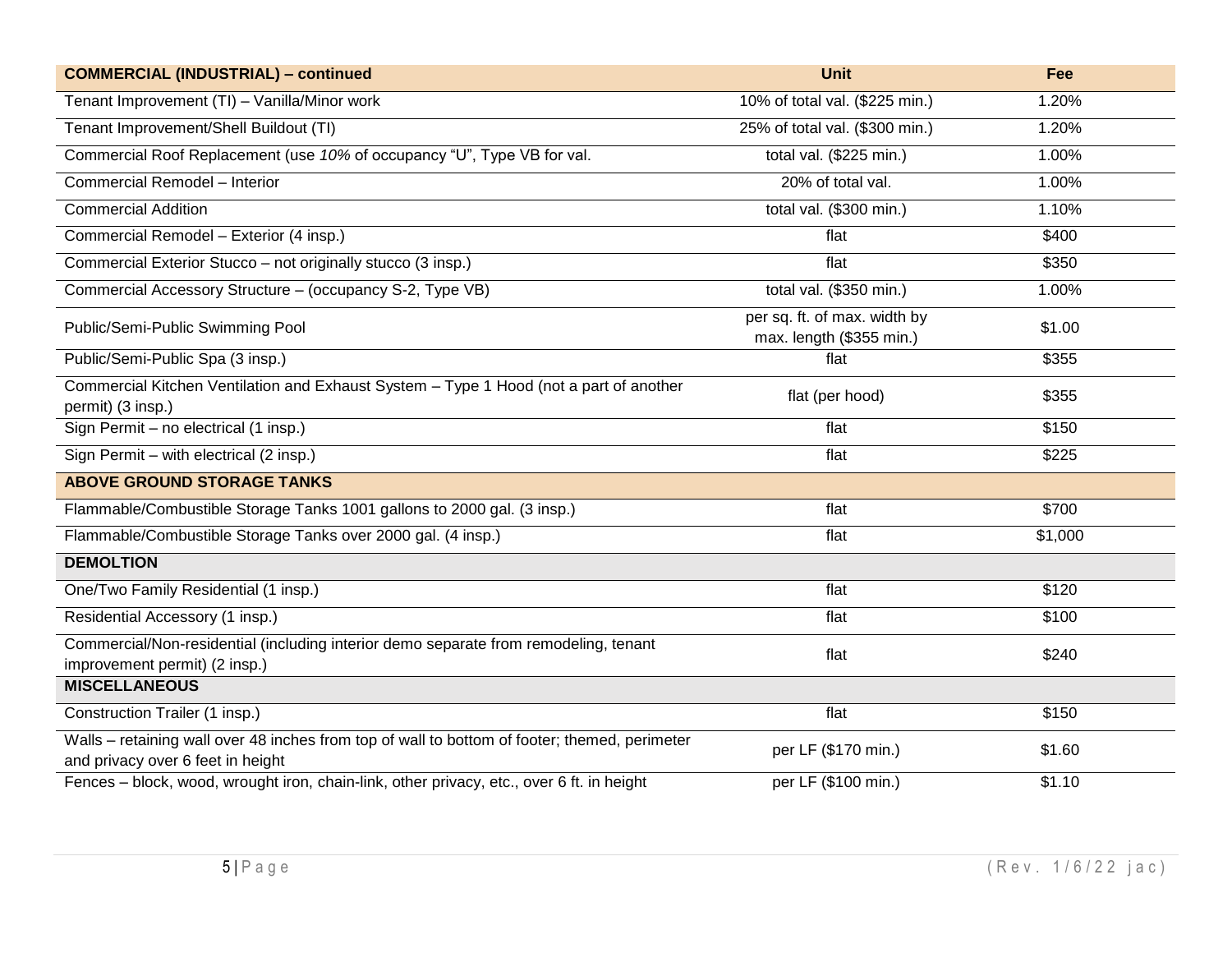| <b>ELECTRICAL</b>                                                                                                                            | <b>Unit</b>                  | Fee               |
|----------------------------------------------------------------------------------------------------------------------------------------------|------------------------------|-------------------|
| Electrical meter clearance existing service - residential                                                                                    | per service                  | \$100             |
| Electrical meter clearance existing service - commercial                                                                                     | per service                  | \$125             |
| New/replace/upgrade one/two-family res. service not greater than 200 amps                                                                    | per service                  | \$200             |
| New/replace/upgrade one/two-family res. service greater than 200 amps                                                                        | per Amp (\$220 min.)         | \$1.00            |
| Electrical panel derate, residential                                                                                                         | per service                  | \$100             |
| New/replace/upgrade multifamily res. service not greater than 800 amps - base \$220 plus \$50<br>per meter                                   | per building                 | \$220             |
| New/replace/upgrade commercial electrical service not greater than 200A                                                                      | per service                  | \$250             |
| New/replace/upgrade commercial electrical service greater than 200A - base \$310 plus \$1.20<br>per Amp plus \$50 per meter                  | per Amp (\$310 min.)         | \$1.20            |
| New/replace/upgrade pedestal for Manufactured Home, Park Model or RV space not over<br>200A (for over 200 amp, follow one & two family fees) | per service                  | \$200             |
| Electrical repair/branch circuit or lighting additions residential includes 1 inspection - base<br>\$120 (additional inspections \$75 per)   | per dwelling unit            | \$120             |
| Electrical repair/branch circuit or lighting additions commercial (1 inspection)                                                             | per building or tenant space | \$150             |
| Temporary Electrical Service for new construction - included in building permit fee                                                          |                              | Included          |
| Temporary Electrical Service not associated with a permitted project - (1 insp.)                                                             | per meter                    | \$150             |
| Generator, permanent residential, includes transfer switch                                                                                   | per dwelling unit            | \$200             |
| Generator, permanent commercial, includes transfer switch - base \$250 plus \$.10 watt above<br>20000 watts                                  | per Watt (\$250 min.)        | \$0.10            |
| Photovoltaic System, Residential, no storage battery                                                                                         | per dwelling unit            | \$170             |
| Photovoltaic System, Residential with storage battery                                                                                        | per dwelling unit            | \$225             |
| Photovoltaic System, Residential modification                                                                                                | per change                   | \$55              |
| Photovoltaic System, Commercial no storage battery up to 50 kilowatts (add 1 hour plan review<br>for storage \$110)                          | per location                 | \$300             |
| Photovoltaic System, Commercial no storage battery, 51 - 100 kilowatts (battery - add \$110)                                                 | per location                 | \$500             |
| <b>MECHANICAL/FUEL GAS</b>                                                                                                                   |                              |                   |
| Commercial HVAC - replace existing RTU, less than 2000 cfm (plus \$100 each additional unit<br>on same building)                             | per building or unit         | \$200             |
| Commercial HVAC - replace existing RTU, greater than 2000 cfm (plus \$100 each additional<br>unit on same building)                          | per building or unit         | \$300             |
| $6 P \text{ age}$                                                                                                                            |                              | (Rev. 1/6/22 jac) |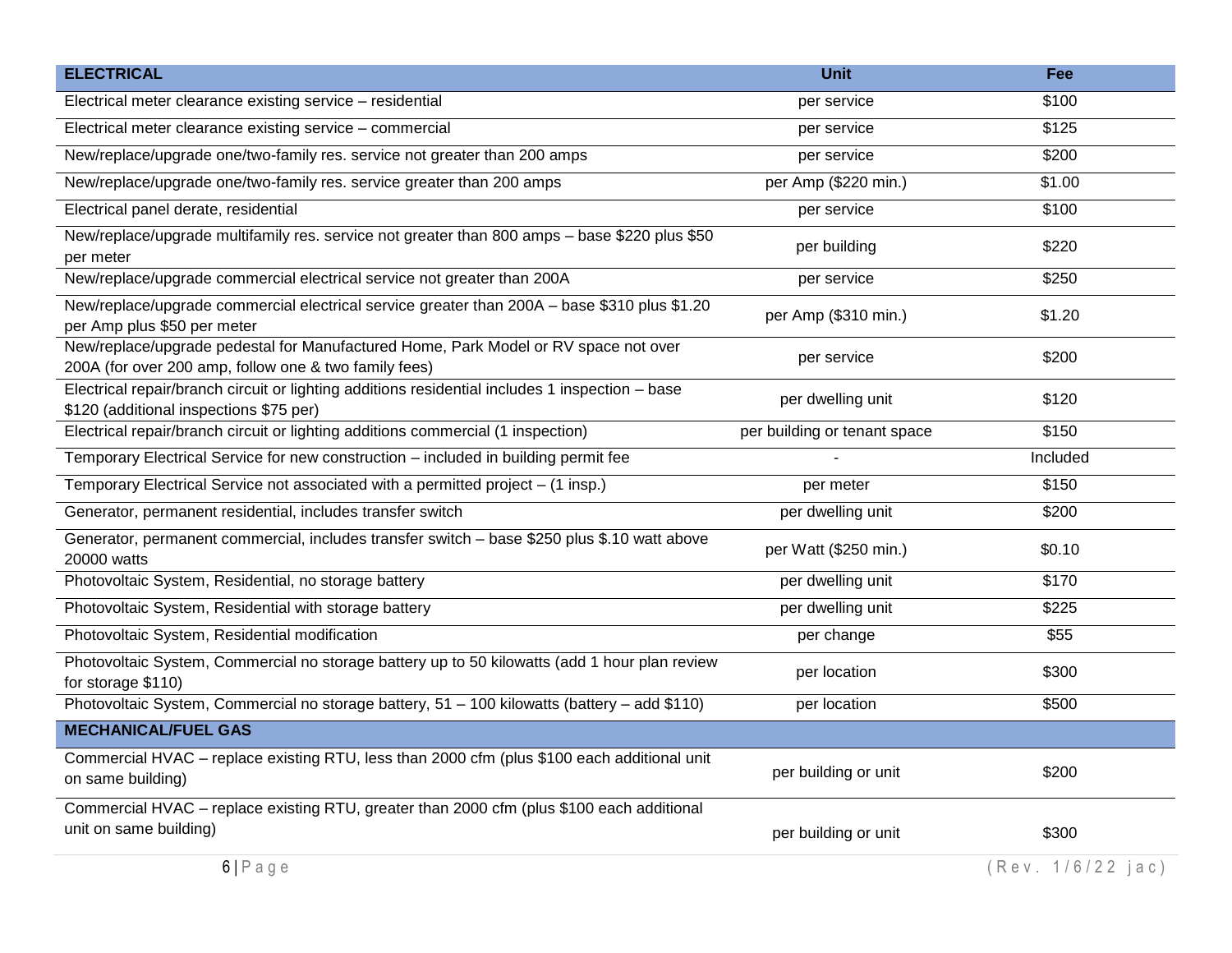| <b>MECHANICAL/FUEL GAS - continued</b>                                                                                                         | <b>Unit</b>             | Fee    |
|------------------------------------------------------------------------------------------------------------------------------------------------|-------------------------|--------|
| Commercial HVAC add new RTU, unit less than 2000 cfm                                                                                           | per building or unit    | \$300  |
| Commercial HVAC add new RTU unit 2000 cfm or greater                                                                                           | per building or unit    | \$400  |
| Commercial HVAC add or replace mini-split, central air or remote cooler/freezer condenser<br>(plus \$50 each additional unit on same building) | per building or unit    | \$175  |
| Commercial HVAC add/replace/repair IMC required ventilation equipment                                                                          | per building or unit    | \$150  |
| Residential new heat pump, air conditioner, mini-split for Park Model, Manufactured Home,<br>Single family dwelling (1 insp.)                  | flat                    | \$150  |
| <b>Commercial Gas clearance</b>                                                                                                                | per meter               | \$125  |
| Commercial install gas storage tank - \$0.50 per liquid gallon above 250 gallons                                                               | per gallon (\$250 min.) | \$0.50 |
| Residential Gas clearance (1 insp.)                                                                                                            | flat                    | \$100  |
| Residential install new gas storage tank (100-500 gallon) (2 insp.)                                                                            | flat                    | \$150  |
| Residential gas line addition, repair or replace up to 50 feet<br>(plus \$25 each additional 50 foot increment)                                | per 50 ft. (\$115 min.) | \$25   |
| Commercial gas line addition, repair or replace up to 50 feet<br>(plus \$30 per 50 foot increment)                                             | per 50 ft. (\$200 min.) | \$30   |
| <b>PLUMBING - continues to next page</b>                                                                                                       |                         |        |
| Interior water repipe includes admin. fee and 2 inspections                                                                                    | per dwelling unit       | \$200  |
| Residential water/sewer line addition/repair/replace up to 50 feet<br>(plus \$25 each additional 50 foot increment)                            | per 50 ft. (\$115 min.) | \$25   |
| Commercial water/sewer line addition/repair/replace up to 50 feet<br>(plus \$25 each additional 50 foot increment)                             | per 50 ft. (\$200 min.) | \$30   |
| Septic Abandonment no sewer connection                                                                                                         | per tank                | \$100  |
| Septic Abandonment with sewer connection                                                                                                       | per dwelling unit       | \$175  |
| Water Heater, Residential - change fuel/energy source, change type - tank to tankless,<br>change location                                      | per dwelling unit       | \$100  |
| Water Heater, Commercial - change fuel/energy source, change type - tank to tankless,<br>change location                                       | per building or unit    | \$155  |
| CO2 tanks and piping in existing building                                                                                                      | per building or unit    | \$200  |
| Used grease collection system - tank and piping in existing building                                                                           | per building or unit    | \$300  |
| Grease, lint, oil or other interceptor for an existing building                                                                                | min.                    | \$300  |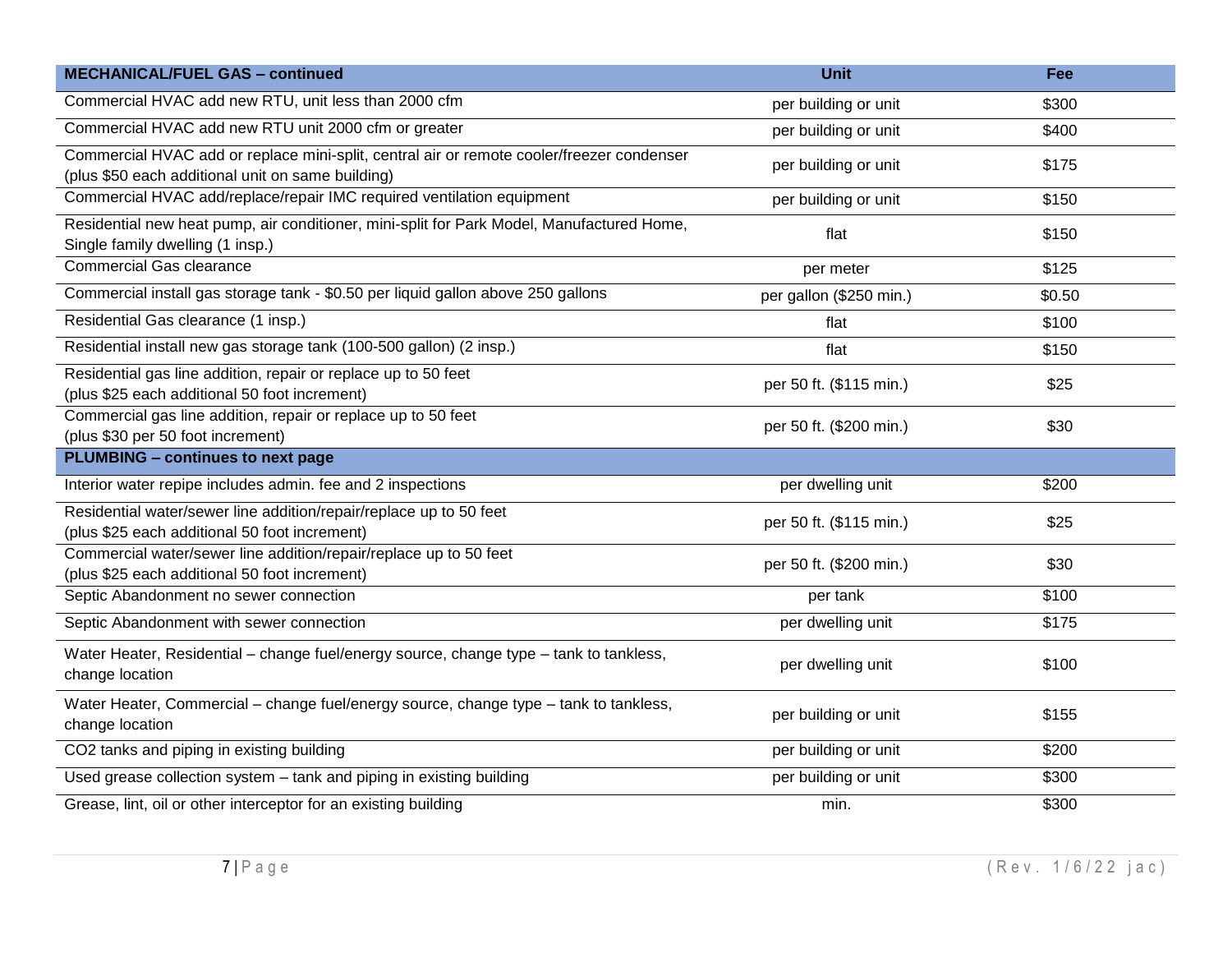| <b>PLUMBING - continued</b>                                                                                                           | <b>Unit</b>       | Fee                                   |
|---------------------------------------------------------------------------------------------------------------------------------------|-------------------|---------------------------------------|
| Residential remodel bathroom when replacing minimum 3 fixtures, or change shower type<br>(each additional in same house or unit \$75) | min.              | \$250                                 |
| Residential relocate toilet or relocate/alter shower/tub                                                                              | per dwelling unit | \$100                                 |
| Commercial restroom remodel - includes 2 sinks, 2 toilets; additional fixtures - \$30 each                                            | min.              | \$300                                 |
| Residential roof mounted solar water heater                                                                                           | per dwelling unit | \$170                                 |
| ART IN PUBLIC PLACES - Commercial/Multifamily/non-profit Building Permit Fees                                                         |                   |                                       |
| Commercial Projects under 5,000 s.f.                                                                                                  | per project       | .25% of valuation<br>(max. \$100,000) |
| Commercial Projects 5,000 - 10,000 s.f.                                                                                               | per project       | .5% of valuation<br>(max. \$100,000)  |
| Commercial Projects over 10,000 s.f.                                                                                                  | per project       | 1% of valuation<br>(max. \$100,000)   |
| Multi-family Developments 10 units or more                                                                                            | per project       | 1% of valuation<br>(max. \$100,000)   |
| Renovation of mixed-use or nonresidential building exceeding 50% of gross floor area                                                  | per project       | 1% of valuation<br>(max. \$100,000)   |

[Notes: For Commercial Projects fee applies to new construction or addition of retail, office, lodging, and planned developments with commercial space; applies to religious and non-profit uses; does NOT apply to industrial uses. For Shell Only permits for Commercial Building, collect for Shell Only (80% of value) with balance (20%) to be collected for each prorated Tenant Improvement (TI). "Renovation" means a commercial interior remodel, fee to be reduced for projects under 10,000 s.f. by .25 or .5% accordingly]

| § 4-4-2 Grading Permit Fees                                                                                                                                     | Unit                                                      | Fee   |
|-----------------------------------------------------------------------------------------------------------------------------------------------------------------|-----------------------------------------------------------|-------|
| Single-Family Residential Lot - outside of a subdivision not exceeding 1,000 cubic yards                                                                        | flat<br>(includes plan review)                            | \$150 |
| Commercial Development - individual lot - commercial/industrial/multifamily - under an acre<br>(plan review fee collected at improvement plan review submittal) | flat<br>(includes plan review)                            | \$350 |
| Commercial Development - subdivision - commercial/industrial/multifamily - over an acre<br>(plan review fee collected at improvement plan review submittal)     | minimum (plus \$25 an acre<br>after 1 <sup>st</sup> acre) | \$350 |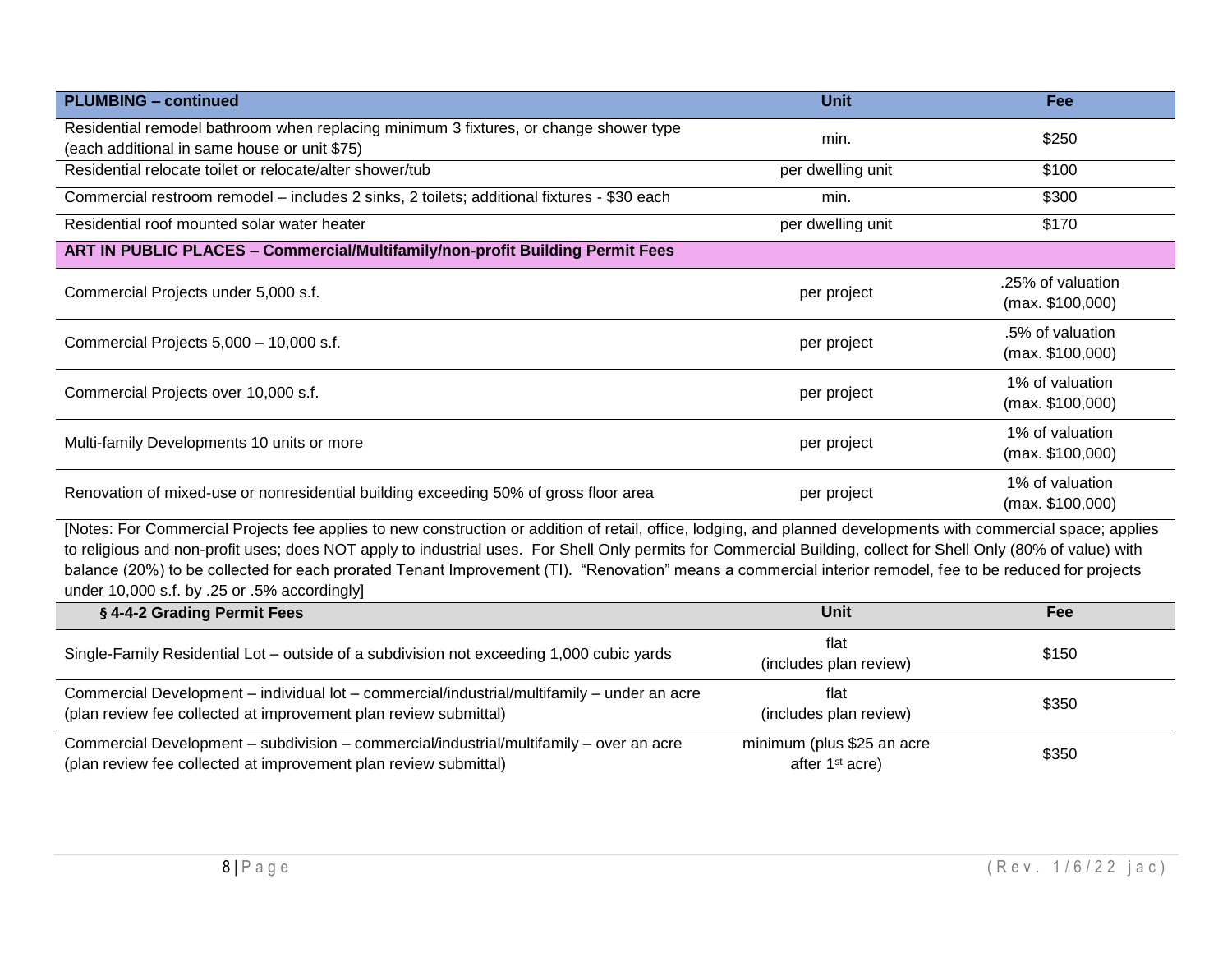| § 4-4-3 Planning, Subdivision and Zoning Fees                                                  |                                                                                                                 |            |
|------------------------------------------------------------------------------------------------|-----------------------------------------------------------------------------------------------------------------|------------|
| <b>CONDITIONAL USE PERMITS (CUPS)</b>                                                          | <b>Unit</b>                                                                                                     | <b>Fee</b> |
| CUP (Residential use/extension/amendment)                                                      | flat                                                                                                            | \$700      |
| CUP (Non-residential use/extension/amendment (sign package included if submitted with<br>CUP)) | flat                                                                                                            | \$800      |
| Sign Packed by CUP                                                                             | flat                                                                                                            | \$800      |
| Landscape Ordinance Appeal by CUP                                                              | flat                                                                                                            | \$600      |
| <b>Recording Fee</b>                                                                           | flat                                                                                                            | \$50       |
| <b>ZONING/REZONING</b>                                                                         |                                                                                                                 |            |
| Rezoning                                                                                       | min. (plus \$50/acre; \$5500<br>$max.$ )                                                                        | \$825      |
| Planned Development (Commercial/Residential)                                                   | min. (plus \$50/acre; \$5500<br>max.)                                                                           | \$925      |
| Major Amendment to Planned Development                                                         | min. (plus \$50/acre; \$5500<br>$max.$ )                                                                        | \$925      |
| Minor Amendment to Planned Development                                                         | flat                                                                                                            | \$250      |
| Zoning Ordinance Text Amendment                                                                | flat                                                                                                            | \$1,300    |
| <b>Zoning Verification Letter</b>                                                              | flat                                                                                                            | \$250      |
| Written Interpretation of Zoning Administrator                                                 | flat                                                                                                            | \$150      |
| Review & Letter of Non-conforming                                                              | flat                                                                                                            | \$450      |
| <b>Recording Fee</b>                                                                           | flat                                                                                                            | \$50       |
| Zoning entitlement process for Master Planned Communities ("MPC")                              | $$25,000 + $30/ \text{acre}$                                                                                    | \$25,000   |
| Major amendment to MPC districts                                                               | $$25,000 + $30/ \text{acre}$                                                                                    | \$25,000   |
| Minor amendment to MPC districts                                                               | flat                                                                                                            | \$3,000    |
| MPC Development Unit Plans                                                                     | \$3,000 (plus \$60/acre up to<br>100 acres or \$20/acre from<br>101 to 200 acres or \$10/acre<br>over 200 acres | \$3,000    |
| Major amendment to MPC Development Unit Plans                                                  | flat                                                                                                            | \$3,000    |
| Minor amendment to MPC Development Unit Plans                                                  | flat                                                                                                            | \$1,250    |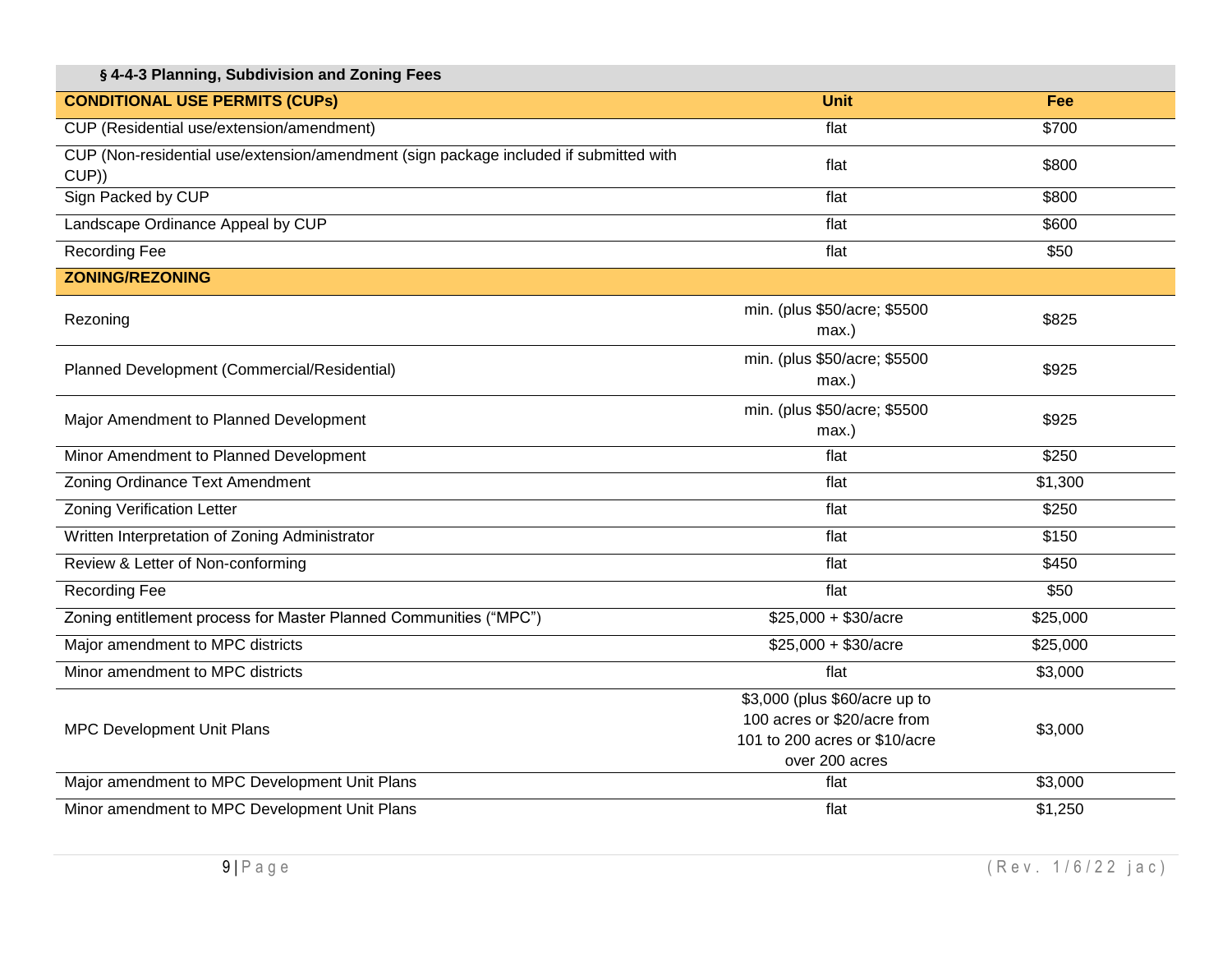| <b>APPEALS</b>                                                                         | <b>Unit</b>                              | Fee      |
|----------------------------------------------------------------------------------------|------------------------------------------|----------|
| <b>Residential Variance</b>                                                            | flat                                     | \$500    |
| Non-residential Variance                                                               | flat                                     | \$750    |
| Appeal of Zoning Administrator's Decision (Residential)                                | flat                                     | \$500    |
| Appeal of Zoning Administrator's Decision (Non-residential)                            | flat                                     | \$750    |
| Appeal of Development Fee Administrator                                                | flat                                     | \$350    |
| <b>Recording Fee</b>                                                                   | flat                                     | \$50     |
| <b>DEVELOPMENT AGREEMENTS</b>                                                          |                                          |          |
| Development Agreement (New)                                                            | flat                                     | \$3,075  |
| Development Agreement (Amendment that is developer initiated)                          | $f$ lat                                  | \$1,675  |
| <b>Recording Fee</b>                                                                   | flat                                     | \$50     |
| <b>MPC Development Agreement</b>                                                       | flat                                     | \$20,000 |
| MPC Development Agreement Amendments                                                   | flat                                     | \$5,000  |
| <b>PERMITS</b>                                                                         |                                          |          |
| Administrative Use Permit (e.g., temp. cargo container/RV during construction          | flat                                     | \$25     |
| Cargo Container/Portable Storage Permit                                                | flat                                     | \$100    |
| Special Density Permit/Caretaker Unit Permit                                           | flat                                     | \$100    |
| Special Density Permit annual renewal                                                  | flat                                     | \$50     |
| Temporary Use Permit (e.g., fireworks, pumpkins, factory-built buildings up to a year) | flat                                     | \$250    |
| MS4 Stormwater/Erosion Control Permit (area greater than 1 acre)                       |                                          |          |
| Individual lot - outside of platted subdivision                                        | flat                                     | \$120    |
| Subdivision                                                                            | flat                                     | \$1,500  |
| <b>SUBDIVISIONS</b>                                                                    |                                          |          |
| <b>Preliminary Plat</b>                                                                | min. (plus \$21/lot; \$2,500<br>$max.$ ) | \$1,575  |
| <b>Preliminary Plat Amendment</b>                                                      | min. (plus \$21/lot; \$2,500<br>max.)    | \$1,575  |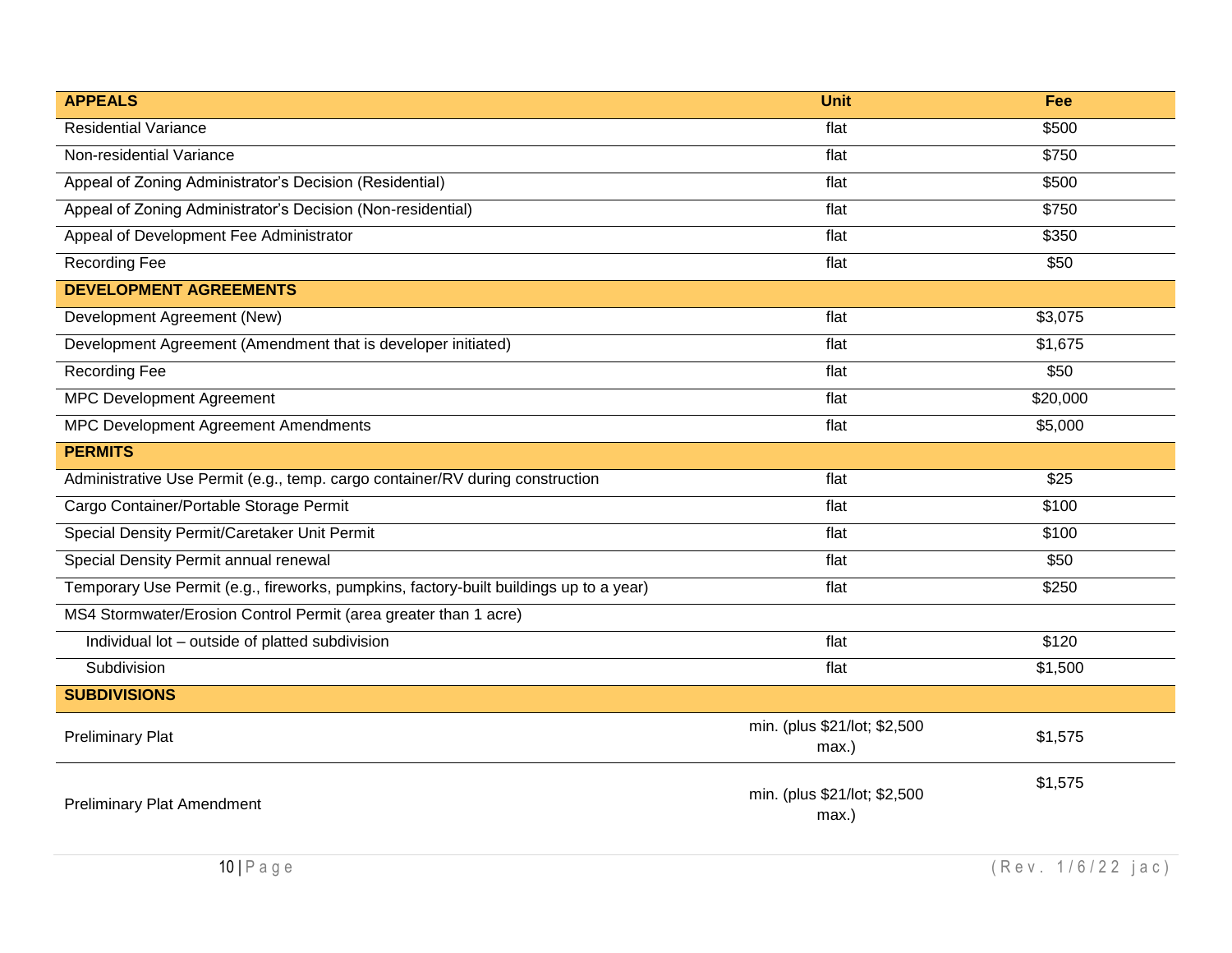| <b>SUBDIVISIONS - continued</b>                                                        | <b>Unit</b>                            | Fee              |
|----------------------------------------------------------------------------------------|----------------------------------------|------------------|
| <b>Preliminary Plat Extension</b>                                                      | Flat                                   | \$500            |
| <b>Final Plat</b>                                                                      | min. (plus \$7/lot;<br>\$2,500 max.)   | \$1,575          |
| Final Plat Amendment/Replat                                                            | min. (plus \$7/lot;<br>\$2,500 max.)   | \$1,575          |
| Plat Recordation Fee & Document Handling                                               | min. (plus actual recording<br>fee)    | \$100            |
| Minor Land Division/Land Split (includes 3 reviews; additional reviews are \$150 each) | min.                                   | \$350            |
| Lot Combination                                                                        | flat                                   | \$250            |
| Lot Line Adjustment                                                                    | flat                                   | \$250            |
| <b>GENERAL PLAN AMENDMENT</b>                                                          |                                        |                  |
| <b>Text Amendment</b>                                                                  | flat                                   | \$1,300          |
| Major map adjustment                                                                   | min. (plus \$10/acre; \$5,500<br>max.) | \$1,550          |
| Minor map amendment                                                                    | Included in rezoning                   | $\blacksquare$   |
| Minor General Plan Amendment                                                           | flat                                   | \$1,250          |
| GIS/ADDRESS FEES (Address Fee - CAD dispatch, Update GIS Layers)                       |                                        |                  |
| Address change                                                                         | flat                                   | \$50             |
| Rezoning, CUP, AUP permits                                                             | flat                                   | $\sqrt{$25}$     |
| <b>Subdivision Plat</b>                                                                | per lot                                | $\overline{\$5}$ |
| Lot Split/Combo/Lot Line Adjustment                                                    | flat                                   | \$50             |
| <b>PRE-APPLICATION/SITE PLAN/SIGN PERMIT FEES</b>                                      |                                        |                  |
| Pre-application/Site Plan review                                                       |                                        |                  |
| Commercial Development/Subdivision Fee                                                 |                                        |                  |
| Pre-Application review                                                                 | flat                                   | \$250            |
| Site Plan Review Fee                                                                   | flat                                   | \$1,250          |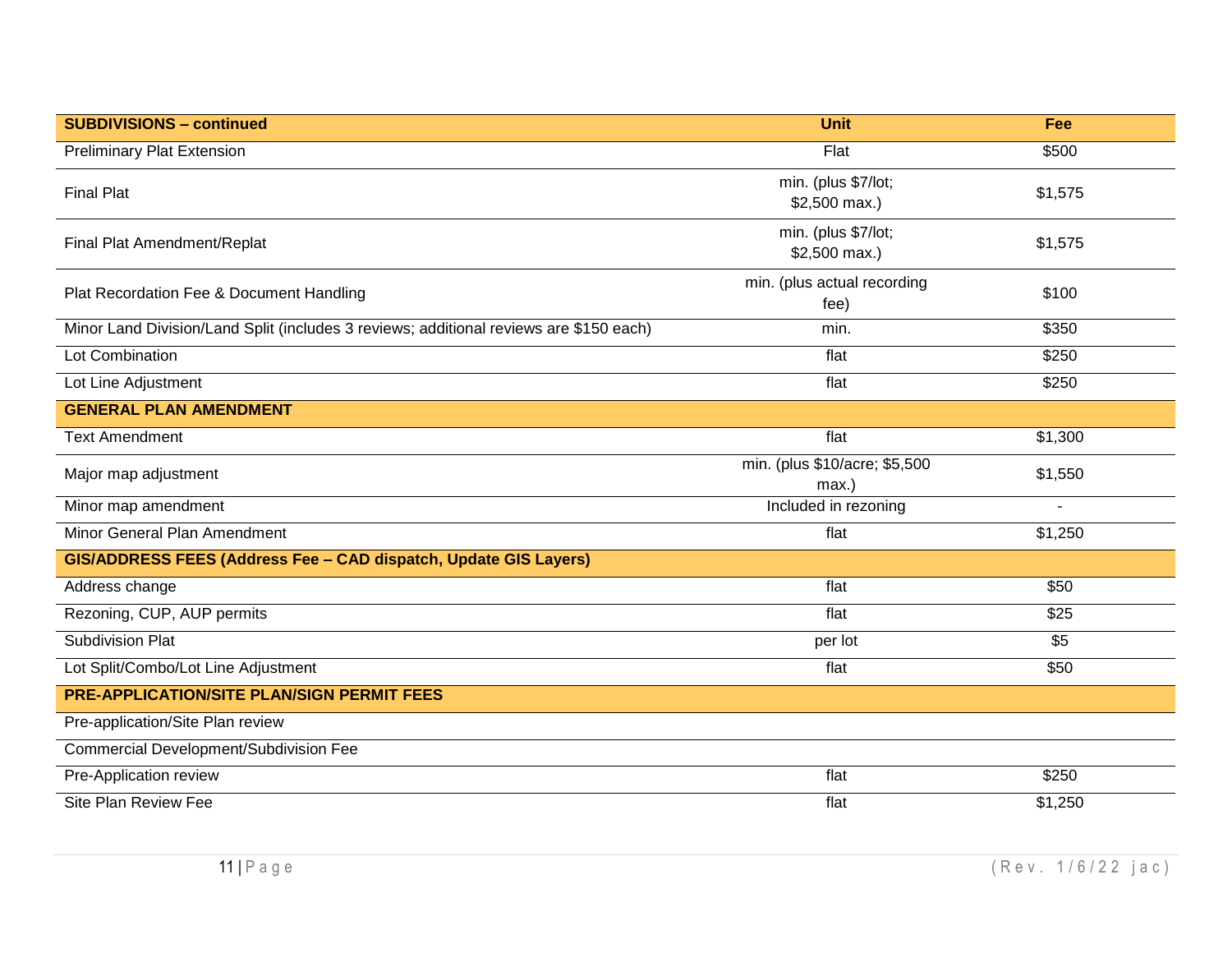| <b>PRE-APPLICATION/SITE PLAN/SIGN PERMIT FEES - continued</b>                                                    | Unit                | Fee             |
|------------------------------------------------------------------------------------------------------------------|---------------------|-----------------|
| Sign Permit Fees - Zoning Review                                                                                 |                     |                 |
| Comprehensive Sign Package<br>$\left( \begin{matrix} 1 \end{matrix} \right)$                                     | flat                | \$900           |
| Temporary Signs - 30-90 days<br>2)                                                                               | flat                | \$125           |
| Monument/Wall<br>3)                                                                                              | flat                | \$125           |
| Projecting/Blade<br>4)                                                                                           | flat                | n/c             |
| MPC pre-application meetings                                                                                     | flat                | \$2,500         |
| MPC Unit Plan pre-application meetings                                                                           | flat                | $\sqrt{$1,500}$ |
| <b>LEGAL ADVERTISING FEES</b>                                                                                    |                     |                 |
| Legal Advertising - Board of Adjustment and Appeals                                                              | flat                | \$100           |
| Legal Advertising - Appeal of Zoning Administrator's Decision (Residential)                                      |                     |                 |
| Board of Adjustment and Appeals - \$100, plus \$400 (stenographer and 3 <sup>rd</sup> party Attorney to          | flat                | \$500           |
| represent the Board)<br>Legal Advertising - Appeal of Zoning Administrator's Decision (Non-residential) Board of |                     |                 |
| Adjustment and Appeals - \$100, plus \$400 (stenographer and 3rd party Attorney to represent                     | flat                | \$500           |
| the Board)                                                                                                       |                     |                 |
| Legal Advertising - Conditional Use Permit                                                                       | flat                | \$250           |
| Legal Advertising - General Plan Amendment                                                                       | flat                | \$400           |
| Legal Advertising - Rezoning                                                                                     | flat                | \$1,000         |
| Legal Advertising - Planned Development/Master Planned Community Rezoning                                        | flat                | \$1,500         |
| Legal Advertising - Zoning Text Amendment                                                                        | flat                | \$1,000         |
| <b>MISCELLANEOUS FEES</b>                                                                                        |                     |                 |
| Landscape Plan Review                                                                                            | flat                | \$150           |
| All continuances                                                                                                 | flat                | \$250           |
| Administrative relief (residential)                                                                              | flat                | \$150           |
| Administrative relief (commercial)                                                                               | flat                | \$250           |
| $Copies - 11x17$                                                                                                 | sheet               | \$0.50          |
| Copies - larger than 11x17                                                                                       | linear foot         | \$0.19          |
| Copies - for a commercial purpose                                                                                | per page (8.5 x 11) | \$0.50          |
| Technology Fee (per application)                                                                                 |                     | 4%              |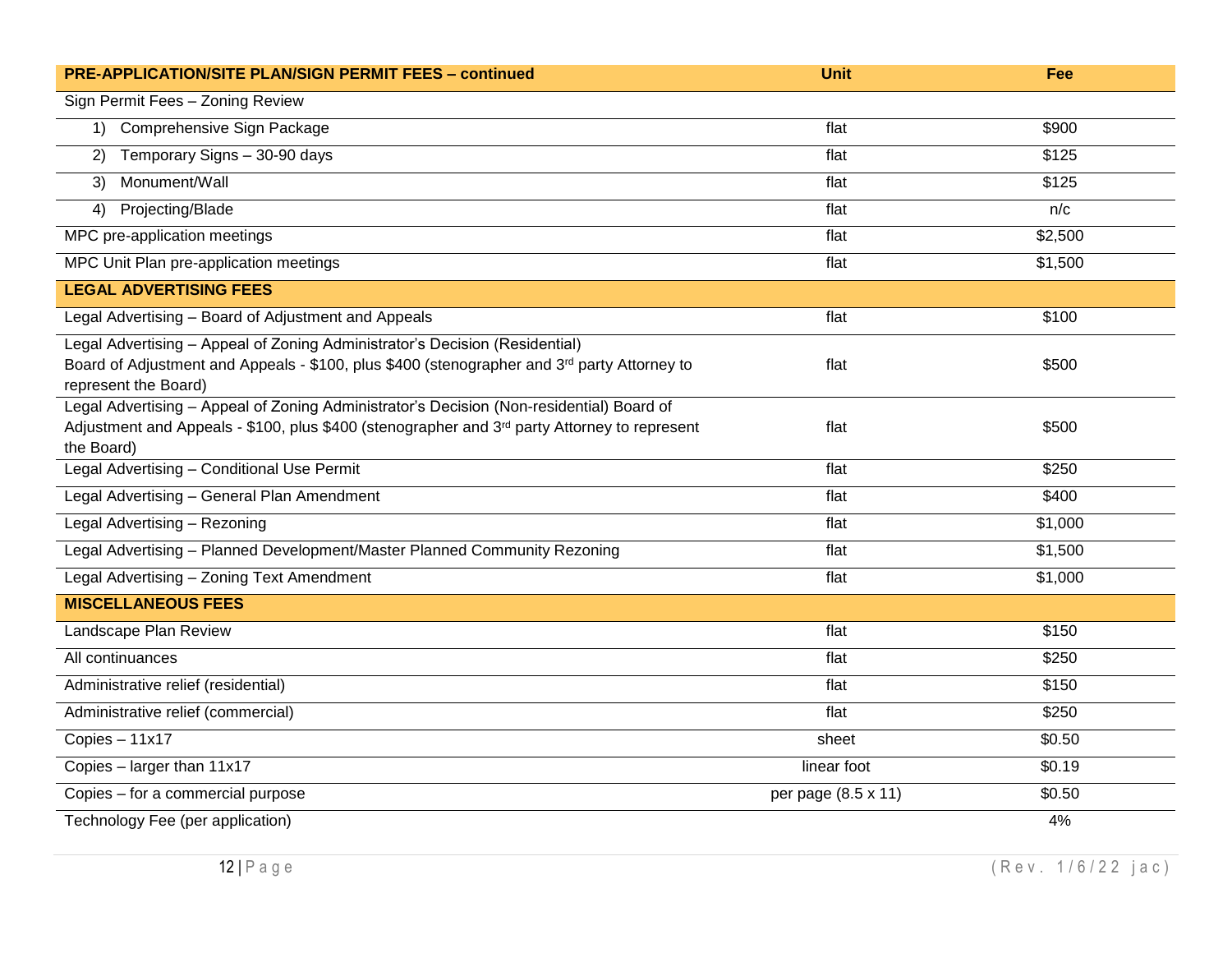| <b>MISCELLANEOUS FEES - continued</b>                                                                          | <b>Unit</b>                                  | Fee               |  |
|----------------------------------------------------------------------------------------------------------------|----------------------------------------------|-------------------|--|
| Group home applications/registration inspection                                                                | flat                                         | \$60              |  |
| Homeowner site plan preparation                                                                                | flat                                         | \$30              |  |
| <b>Annexation Processing</b>                                                                                   | $$1,500 + $25$ per each<br>additional parcel | \$1,500           |  |
| Formation of community facilities districts, plus deposit                                                      | $$15,000 + $60,000$ deposit                  | \$15,000          |  |
| <b>CFD Development Agreement</b>                                                                               | flat                                         | \$15,000          |  |
| <b>CFD Development Agreement Amendments</b>                                                                    | flat                                         | \$5,000           |  |
| <b>Customized Review Schedule</b>                                                                              | application fee x 2                          |                   |  |
| § 4-4-4 Development Services Engineering Fees                                                                  |                                              |                   |  |
| <b>TECHNICAL STUDY/DOCUMENT REVIEW FEES</b>                                                                    |                                              |                   |  |
| (3 reviews are included in base fee, additional reviews are billed at \$110 per hr. with 1 hr. min.)           |                                              |                   |  |
| Drainage reports                                                                                               | lump sum                                     | \$400             |  |
| Water analysis report                                                                                          | lump sum                                     | \$300             |  |
| Sewer analysis report                                                                                          | lump sum                                     | \$300             |  |
| Traffic impact statement                                                                                       | lump sum                                     | \$200             |  |
| Traffic impact analysis                                                                                        | lump sum                                     | \$500             |  |
| Geotechnical report                                                                                            | lump sum                                     | \$250             |  |
| Engineer's cost estimate                                                                                       | lump sum                                     | \$200             |  |
| <b>SLID</b> documents                                                                                          | lump sum                                     | \$750             |  |
| ROW/easement dedication documents                                                                              | lump sum                                     | \$300             |  |
| Map of Dedication                                                                                              | lump sum                                     | \$300             |  |
| FPE extinguished/ROW abandonment                                                                               | lump sum                                     | \$400             |  |
| <b>ENGINEERING PLAN REVIEW FEES</b>                                                                            |                                              |                   |  |
| (3 reviews are included in base fee, additional reviews are billed at \$110 per hr. with 1 hr. min.)           |                                              |                   |  |
| <b>ALTA/ACSM survey</b>                                                                                        | lump sum                                     | \$140             |  |
| <b>Preliminary Plat</b>                                                                                        | lump sum                                     | $\overline{$}900$ |  |
| <b>Final Plat</b>                                                                                              | lump sum                                     | \$900             |  |
| Onsite improvement plans (cover sheet, notes sheet(s), G&D, utilities, details, street<br>improvements, SWPPP) | per sheet                                    | \$250             |  |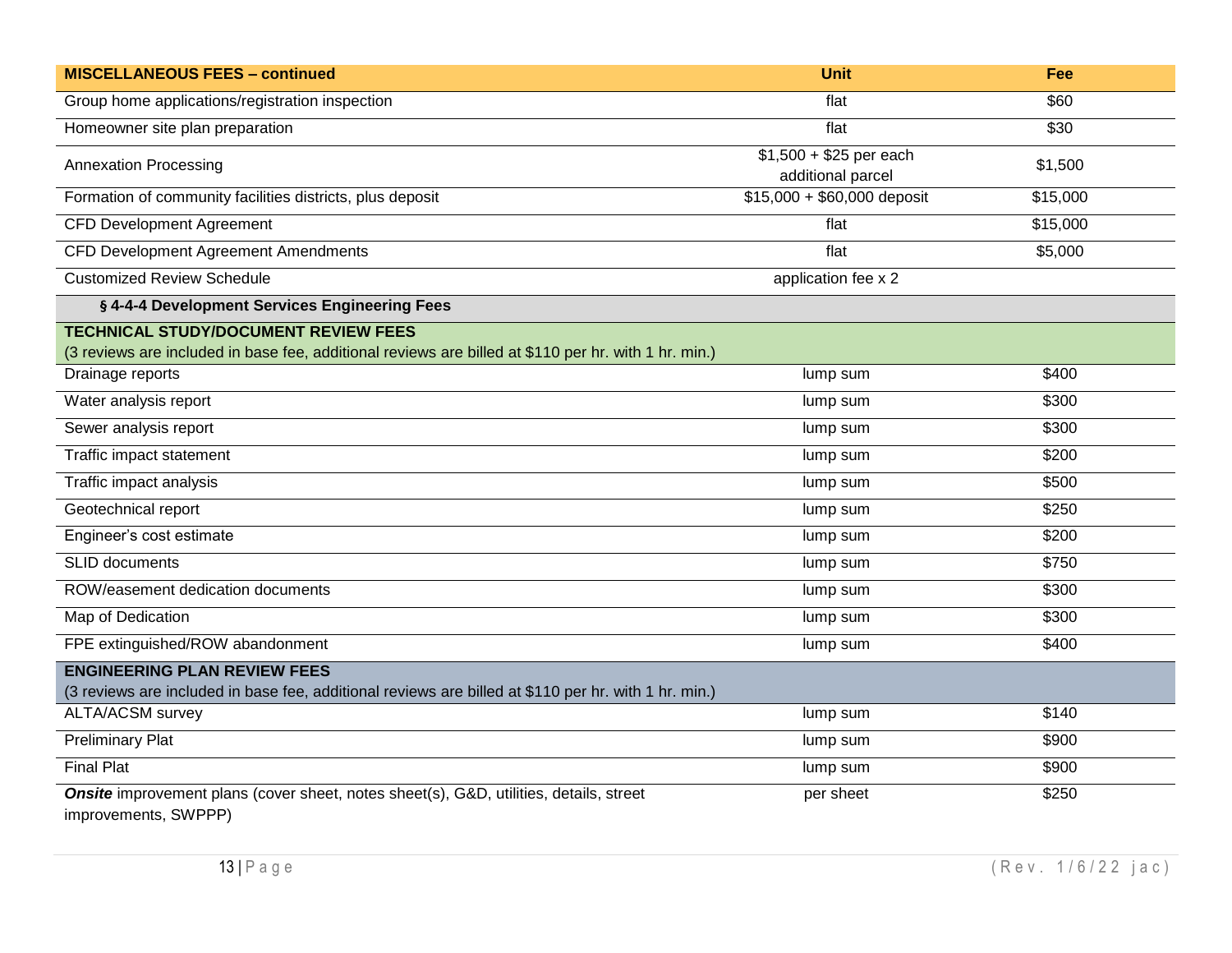| <b>ENGINEERING PLAN REVIEW FEES - continued</b>                                                                    |           |       |  |  |  |  |
|--------------------------------------------------------------------------------------------------------------------|-----------|-------|--|--|--|--|
| (3 reviews are included in base fee, additional reviews are billed at \$110 per hr. with 1 hr. min.)               | Unit      | Fee   |  |  |  |  |
| Offsite improvement plans (G&D, utilities, details, street improvements, street lights, traffic<br>signals, SWPPP) | per sheet | \$250 |  |  |  |  |
| Offsite special provisions                                                                                         | lump sum  | \$450 |  |  |  |  |
| <b>FEMA SFHA review</b>                                                                                            | lump sum  | \$450 |  |  |  |  |
| Revisions to approved plans                                                                                        | per sheet | \$200 |  |  |  |  |
| <b>Onsite</b> As-Built plan review                                                                                 | per sheet | \$40  |  |  |  |  |
| <b>Offsite</b> As-Built plan review                                                                                | per sheet | \$40  |  |  |  |  |